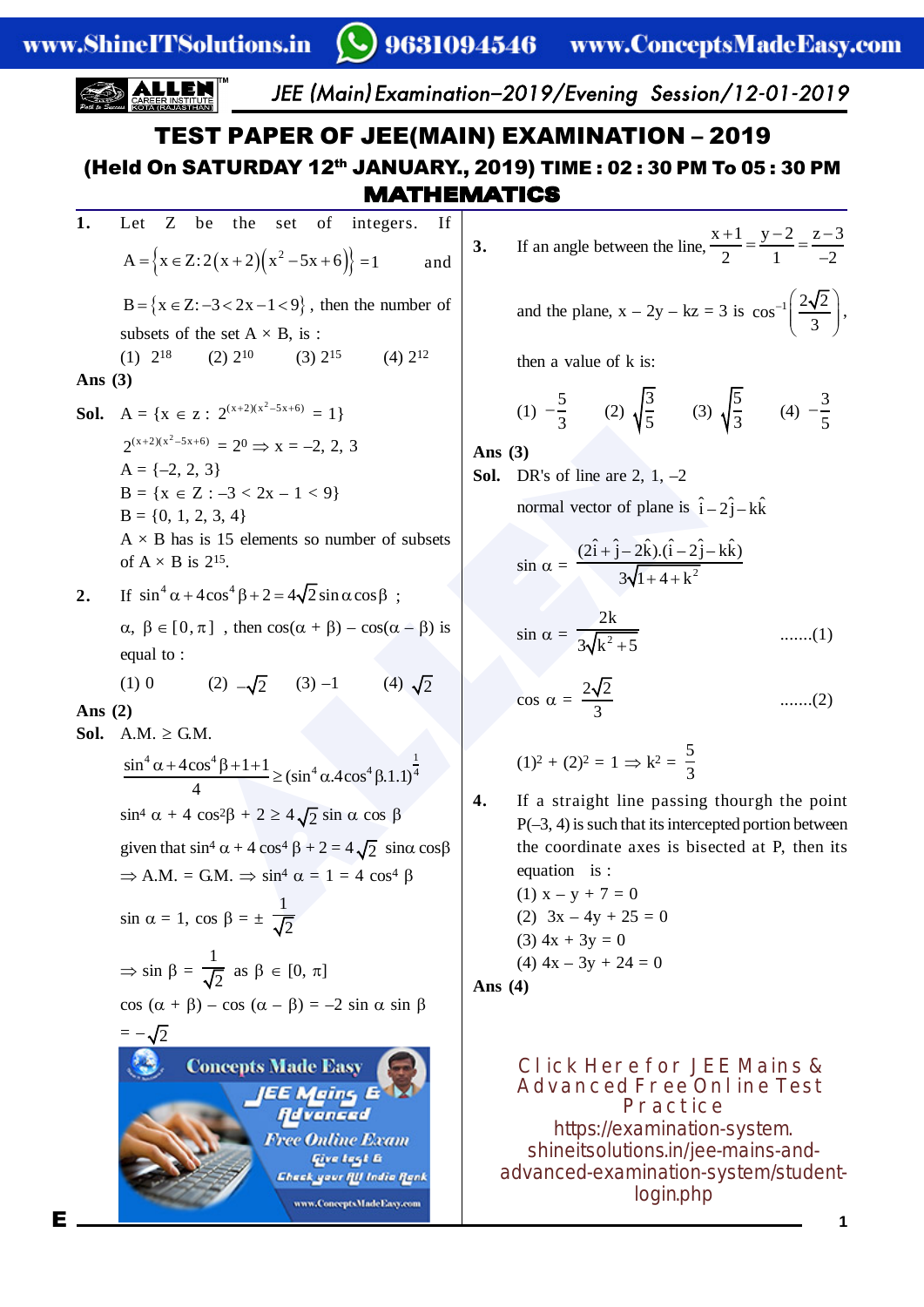# 9631094546 www.ConceptsMadeEasy.com

# JEE (Main ) Examination–2019/Evening Session/12-01-2019



Let the line be 
$$
\frac{x}{a} + \frac{y}{b} = 1
$$

$$
(-3, 4) = \left(\frac{a}{2}, \frac{b}{2}\right)
$$

 $a = -6, b = 8$ equation of line is  $4x - 3y + 24 = 0$ 

5. The integral 
$$
\int \frac{3x^{13} + 2x^{11}}{(2x^4 + 3x^2 + 1)^4} dx
$$
 is equal to :

(where C is a constant of integration)

(1) 
$$
\frac{x^4}{(2x^4 + 3x^2 + 1)^3} + C
$$
  
\n(2) 
$$
\frac{x^{12}}{6(2x^4 + 3x^2 + 1)^3} + C
$$
  
\n(3) 
$$
\frac{x^4}{6(2x^4 + 3x^2 + 1)^3} + C
$$
  
\n(4) 
$$
\frac{x^{12}}{(2x^4 + 3x^2 + 1)^3} + C
$$

**Ans (2)**

**Sol.** 
$$
\int \frac{3x^{13} + 2x^{11}}{(2x^4 + 3x^2 + 1)^4} dx
$$

$$
\int \frac{\left(\frac{3}{x^3} + \frac{2}{x^5}\right) dx}{\left(2 + \frac{3}{x^2} + \frac{1}{x^4}\right)^4}
$$

$$
\text{Let } \left(2 + \frac{3}{x^2} + \frac{1}{x^4}\right) = t
$$

$$
-\frac{1}{2} \int \frac{dt}{t^4} = \frac{1}{6t^3} + C \implies \frac{x^{12}}{6(2x^4 + 3x^2 + 1)^3} + C
$$

**6.** There are m men and two women participating in a chess tournament. Each participant plays two games with every other participant. If the number of games played by the men between themselves exceeds the number of games played between the men and the women by 84, then the value of m is :

(1) 9 (2) 11 (3) 12 (4) 7

$$
Ans (3)
$$

**Sol.** Let m-men, 2-women

 ${}^{\text{m}}\text{C}_2 \times 2 = {}^{\text{m}}\text{C}_1 {}^2\text{C}_1 . 2 + 84$  $m^2 - 5m - 84 = 0 \Rightarrow (m - 12) (m + 7) = 0$  $m = 12$ 

**7.** If the function f given by  $f(x) = x^3 - 3(a - 2)x^2 +$  $3ax + 7$ , for some  $a \in R$  is increasing in (0, 1] and decreasing in [1, 5), then a root of the equation,

$$
\frac{f(x) - 14}{(x - 1)^2} = 0(x \neq 1)
$$
 is :  
(1) 6 (2) 5 (3) 7 (4) -7

**Ans (3)**

$$
h = 8
$$
  
\n
$$
f(1) = 6
$$
  
\n
$$
f(1) = 2
$$
  
\n
$$
f(2x^4 + 3x^2 + 1)^3 + C
$$
  
\n
$$
f(3x^2 + 1)^3 + C
$$
  
\n
$$
f(4 + 3x^2 + 1)^3 + C
$$
  
\n
$$
f(5x - 14 = (x - 1)^2 (x - 7)
$$
  
\n
$$
f(5x - 14 = (x - 1)^2 (x - 7)
$$
  
\n
$$
f(1) = 6
$$
  
\n
$$
f(2) = 6
$$
  
\n
$$
f(3) = 3x^2 - 6(a - 2)x + 3a
$$
  
\n
$$
f(4) = 3x^2 + 1
$$
  
\n
$$
f(5x + 1) = 2
$$
  
\n
$$
f(5x + 1) = 2
$$
  
\n
$$
f(6x + 1) = 2
$$
  
\n
$$
f(7x + 1) = 2
$$
  
\n
$$
f(8x + 1) = 2
$$
  
\n
$$
f(9x + 1) = 2
$$
  
\n
$$
f(1) = 2
$$
  
\n
$$
f(1) = 2
$$
  
\n
$$
f(1) = 2
$$
  
\n
$$
f(1) = 2
$$
  
\n
$$
f(1) = 2
$$
  
\n
$$
f(1) = 2
$$
  
\n
$$
f(2) = 2
$$
  
\n
$$
f(3) = 2
$$
  
\n
$$
f(1) = 2
$$
  
\n
$$
f(2) = 2
$$
  
\n
$$
f(3) = 2
$$
  
\n
$$
f(1) = 2
$$
  
\n
$$
f(1) = 2
$$
  
\n
$$
f(2) = 2
$$
  
\n
$$
f(3) = 2
$$
  
\n
$$
f(3) = 2
$$
  
\n
$$
f(4) = 2
$$
  
\n

$$
\frac{f(x) - 14}{(x - 1)^2} = x - 7
$$

**8.** Let *f* be a differentiable function such that  $f(1) = 2$  and  $f'(x) = f(x)$  for all  $x \in R$ . If  $h(x) = f(f(x))$ , then  $h'(1)$  is equal to :

(1) 4e (2) 
$$
4e^2
$$
 (3) 2e (4)  $2e^2$   
Ans (1)

**Sol.** 
$$
\frac{f'(x)}{f(x)} = 1 \ \forall \ x \in R
$$

Intergrate & use  $f(1) = 2$  $f(x) = 2e^{x-1} \implies f'(x) = 2e^{x-1}$  $h(x) = f(f(x)) \implies h'(x) = f'(f(x)) f'(x)$  $h'(1) = f'(f(1)) f'(1)$  $= f'(2) f'(1)$  $= 2e \cdot 2 = 4e$ 

**2**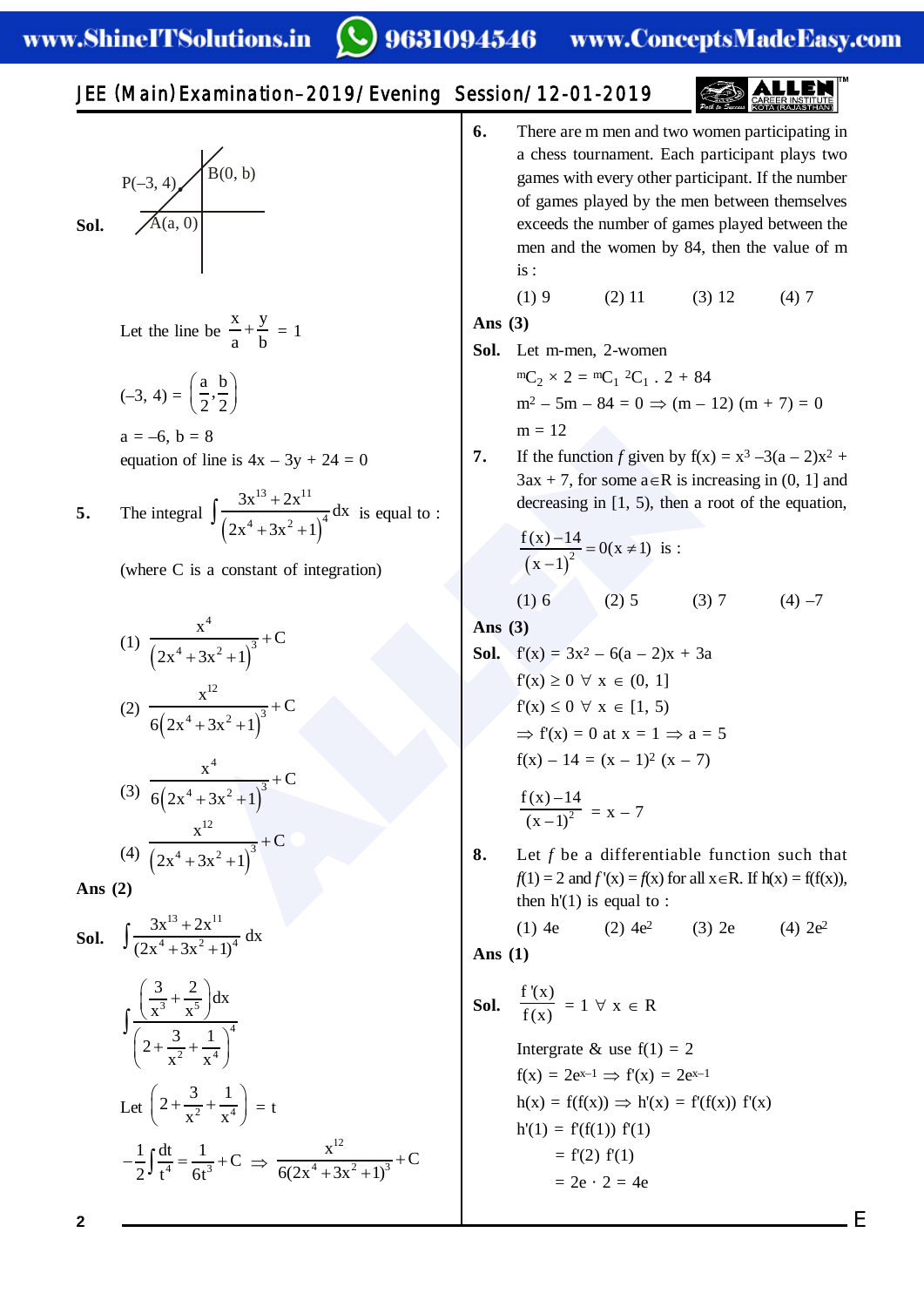**9.** The tangent to the curve  $y = x^2 - 5x + 5$ , parallel to the line  $2y = 4x + 1$ , also passes through the point.

$$
(1) \left(\frac{1}{4}, \frac{7}{2}\right) \qquad (2) \left(\frac{7}{2}, \frac{1}{4}\right)
$$
  

$$
(3) \left(-\frac{1}{8}, 7\right) \qquad (4) \left(\frac{1}{8}, -7\right)
$$

**Ans (4)**

**Sol.**  $y = x^2 - 5x + 5$ 

$$
\frac{dy}{dx} = 2x - 5 = 2 \Rightarrow x = \frac{7}{2}
$$
  
at  $x = \frac{7}{2}$ ,  $y = \frac{-1}{4}$ 

Equation of tangent at  $\left(\frac{7}{2}, \frac{-1}{4}\right)$  $\left(\frac{7}{2}, \frac{-1}{4}\right)$  is 2x – y –  $\frac{29}{4}$  = 0

Now check options

$$
x = \frac{1}{8}
$$
, y = -7

- $y = \frac{-1}{4}$ <br>
of tangent at  $(\frac{7}{2}, \frac{-1}{4})$  is  $2x y \frac{29}{4} = 0$ <br>  $= -7$ <br>
the set of all real values of  $\lambda$  such that<br>
assing through the points  $(-\lambda^2, 1, 1)$ <br>
and  $(1, 1, -\lambda^2)$  also passes through the<br>  $-1$ , 1). Then 10. Let S be the set of all real values of  $\lambda$  such that a plane passing through the points  $(-\lambda^2, 1, 1)$ ,  $(1, -\lambda^2, 1)$  and  $(1, 1, -\lambda^2)$  also passes through the point  $(-1, -1, 1)$ . Then S is equal to :
	- $(1) \ \{ \sqrt{3}$  $\left\{ \begin{array}{c} (2) \ \end{array} \right\} \sqrt{3} - \sqrt{3}$ (3)  $\{1, -1\}$  (4)  $\{3, -3\}$

**Ans (2)**

**Sol.** All four points are coplaner so

$$
\begin{vmatrix} 1 - \lambda^2 & 2 & 0 \\ 2 & -\lambda^2 + 1 & 0 \\ 2 & 2 & -\lambda^2 - 1 \end{vmatrix} = 0
$$

$$
(\lambda^2 + 1)^2 (3 - \lambda^2) = 0
$$

 $\lambda = \pm \sqrt{3}$ 



- JEE (Main ) Examination–2019/Evening Session/12-01-2019 **11.** If a circle of radius R passes through the origin O
	- and intersects the coordinate axes at A and B, then the locus of the foot of perpendicular from O on AB is :

(1) 
$$
(x^2 + y^2)^2 = 4Rx^2y^2
$$
  
\n(2)  $(x^2 + y^2)(x + y) = R^2xy$   
\n(3)  $(x^2 + y^2)^3 = 4R^2x^2y^2$   
\n(4)  $(x^2 + y^2)^2 = 4R^2x^2y^2$ 

**Ans (3)**

$$
\text{Sol.} \xrightarrow{B} \xrightarrow{P(h, h)} x
$$

Slope of AB = 
$$
\frac{-h}{k}
$$

Equation of AB is  $hx + ky = h^2 + k^2$ 

$$
A\left(\frac{h^2+k^2}{h},0\right), B\left(0,\frac{h^2+k^2}{k}\right)
$$

$$
AB = 2R
$$
  
\n
$$
\Rightarrow (h^2 + k^2)^3 = 4R^2h^2k^2
$$
  
\n
$$
\Rightarrow (x^2 + y^2)^3 = 4R^2x^2y^2
$$

**12.** The equation of a tangent to the parabola,  $x^2 = 8y$ , which makes an angle  $\theta$  with the positive direction of x-axis, is :

(1) 
$$
x = y\cot\theta + 2\tan\theta
$$
 (2)  $x = y\cot\theta - 2\tan\theta$   
(3)  $y = x\tan\theta - 2\cot\theta$  (4)  $y = x\tan\theta + 2\cot\theta$ 

$$
Ans (1)
$$

**Sol.** 
$$
x^2 = 8y
$$

$$
\Rightarrow \frac{dy}{dx} = \frac{x}{4} = \tan \theta
$$
  
\n
$$
\therefore x_1 = 4 \tan \theta
$$
  
\n
$$
y_1 = 2 \tan^2 \theta
$$
  
\nEquation of tangent :-  
\n
$$
y - 2 \tan^2 \theta = \tan \theta (x - 4 \tan \theta)
$$
  
\n
$$
\Rightarrow x = y \cot \theta + 2 \tan \theta
$$

**Click Here for CBSE NEET & AIIMS Free Online Test Practice** https://examination [-system.shineitsolutions.](https://examination-system.shineitsolutions.in/cbse-neet-and-aiims-examination-system/student-login.php) in/cbse-neet-and-aiims-examination-system/ student-login.php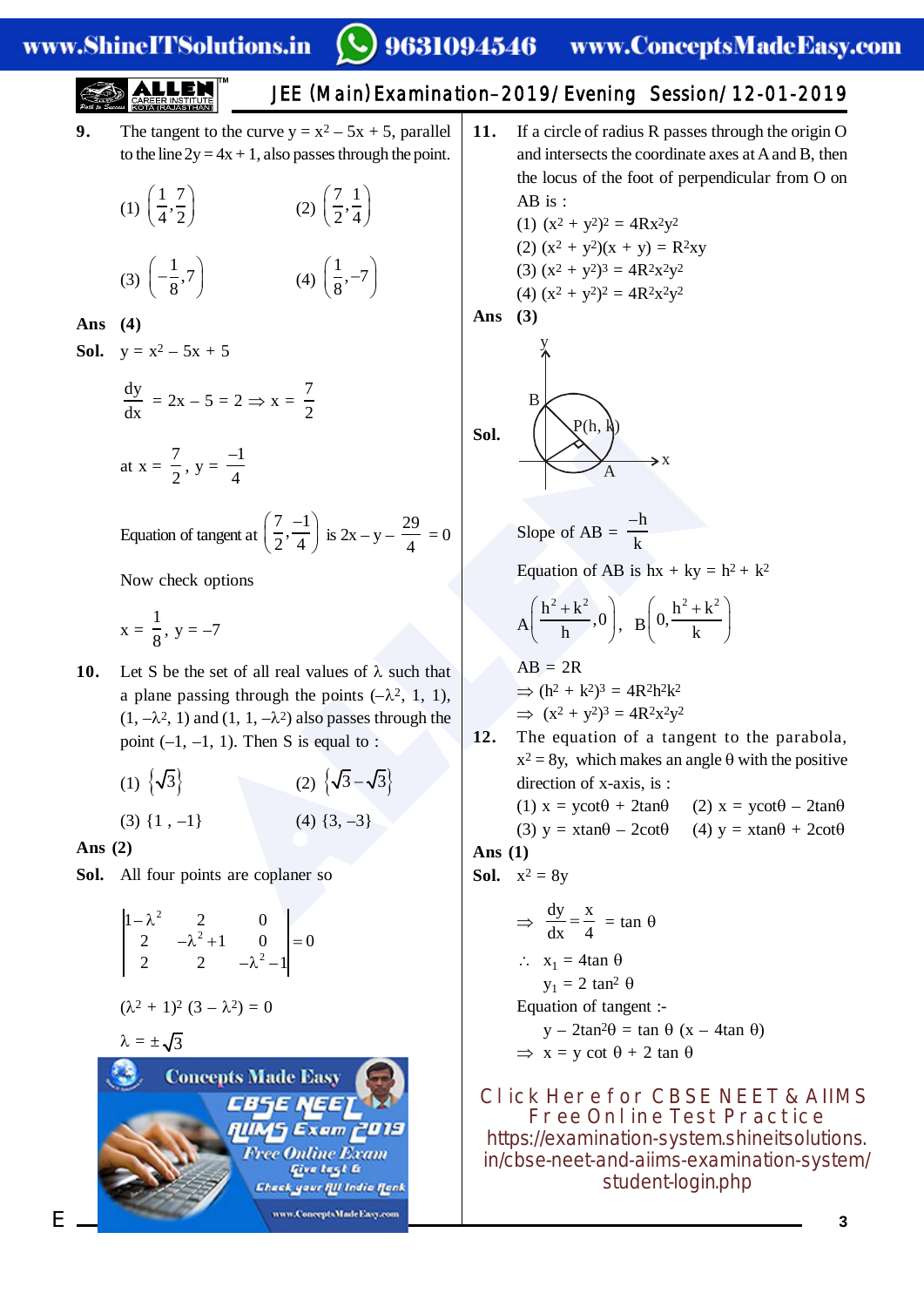9631094546 www.ConceptsMadeEasy.com

(4)  $\frac{\pi}{2}$ 

JEE (Main ) Examination–2019/Evening Session/12-01-2019

**13.** If the angle of elevation of a cloud from a point P which is 25 m above a lake be 30º and the angle of depression of reflection of the cloud in the lake from P be 60º, then the height of the cloud (in meters) from the surface of the lake is :  $(1)$  42  $(2)$  50  $(3)$  45  $(4)$  60

**Ans (2)**



15.  $\lim_{n\to\infty} \left( \frac{n}{n^2+1^2} + \frac{n}{n^2+2^2} + \frac{n}{n^2+3^2} + \dots + \frac{1}{5n^2+5^2} \right)$  $\lim_{n \to \infty} \left( \frac{n}{n^2 + 1^2} + \frac{n}{n^2 + 2^2} + \frac{n}{n^2 + 3^2} + \dots + \frac{1}{5n} \right)$ is equal to : (1)  $\frac{\pi}{4}$  $(2)$  tan<sup>-1</sup> $(2)$ 

(3)  $tan^{-1}(3)$ 

**Ans. (2)**

x

$$
\lim_{x\to\infty}\sum_{r=1}^{2n}\frac{n}{n^2+r^2}
$$

$$
\lim_{x \to \infty} \sum_{r=1}^{2n} \frac{1}{n \left(1 + \frac{r^2}{n^2}\right)} = \int_0^2 \frac{dx}{1 + x^2} = \tan^{-1} 2
$$

**16.** The set of all values of  $\lambda$  for which the system of linear equations.

$$
x - 2y - 2z = \lambda x
$$

$$
x + 2y + z = \lambda y
$$

$$
-x - y = \lambda z
$$

has a non-trivial solution.

- (1) contains more than two elements
- (2) is a singleton
- (3) is an empty set

(4) contains exactly two elements

**Ans. (2)**

$$
\begin{vmatrix} \lambda - 1 & 2 & 2 \\ 1 & 2 - \lambda & 1 \\ 1 & 1 & 1 \end{vmatrix} = 0 \Rightarrow (\lambda - 1)^3 = 0 \Rightarrow \lambda = 1
$$

**17.** If  ${}^nC_4$ ,  ${}^nC_5$  and  ${}^nC_6$  are in A.P., then n can be: (1) 14 (2) 11 (3) 9 (4) 12

**Ans. (1)**

$$
2.{}^{n}C_{5} = {}^{n}C_{4} + {}^{n}C_{6}
$$

$$
2. \frac{\ln}{\left|\underline{5}\right|n-5} = \frac{\ln}{\left|4\right|n-4} + \frac{\ln}{\left|6\right|n-6}
$$

$$
\frac{2}{5} \cdot \frac{1}{n-5} = \frac{1}{(n-4)(n-5)} + \frac{1}{30}
$$

 $n = 14$  satisfying equation.

**4**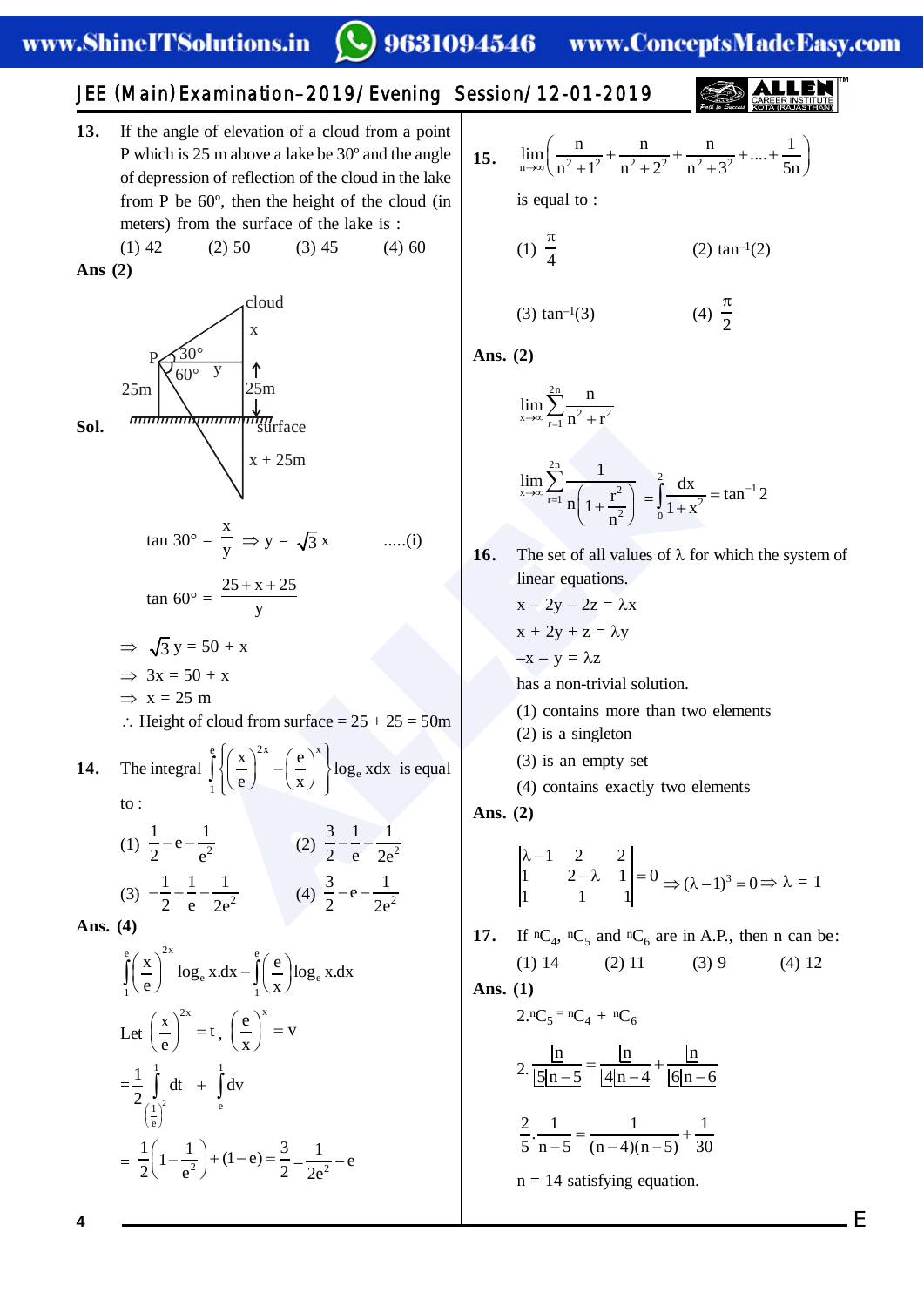# 9631094546 www.ConceptsMadeEasy.com

**18.** Let  $\vec{a}, \vec{b}$  and  $\vec{c}$  be three unit vectors, out of which vectors  $\vec{b}$  and  $\vec{c}$  are non-parallel. If  $\alpha$  and  $\beta$  are the angles which vector  $\vec{a}$  makes with vectors

 $\vec{b}$  and  $\vec{c}$  respectively and  $\vec{a} \times (\vec{b} \times \vec{c})$  $\vec{a} \times (\vec{b} \times \vec{c}) = \frac{1}{2} \vec{b}$ , then  $|\alpha-\beta|$  is equal to :

(1)  $60^{\circ}$  (2)  $30^{\circ}$  (3)  $90^{\circ}$  (4)  $45^{\circ}$ **Ans. (2)**

- $(\vec{a}.\vec{c})\vec{b} (\vec{a}.\vec{b})\cdot\vec{c} = \frac{1}{2}\vec{b}$
- $\therefore$  b  $\&\neq$  are linearly independent
- $\therefore$   $\vec{a}.\vec{c} = \frac{1}{2}$ 2  $\vec{a} \cdot \vec{c} = \frac{1}{2} \& \vec{a} \cdot \vec{b} = 0$

(All given vectors are unit vectors)

$$
\therefore \quad \vec{a} \wedge \vec{c} = 60^{\circ} \quad \& \quad \vec{a} \wedge \vec{b} = 90^{\circ}
$$

$$
\therefore \quad |\alpha - \beta| = 30^{\circ}
$$

**19.** If  $1 \sin \theta \quad 1$  $A = -\sin \theta$  1 sin  $-1$   $-\sin\theta$  1  $\begin{bmatrix} 1 & \sin \theta & 1 \end{bmatrix}$  $=$   $\begin{vmatrix} -\sin \theta & 1 \end{vmatrix}$   $\sin \theta$  ;  $\begin{bmatrix} -1 & -\sin \theta & 1 \end{bmatrix}$ ; then for all

$$
\theta \in \left(\frac{3\pi}{4}, \frac{5\pi}{4}\right)
$$
, det(A) lies in the interval :

$$
(1) \begin{bmatrix} 5 \\ 2 \\ 3 \end{bmatrix}
$$
\n
$$
(2) \begin{bmatrix} 3 \\ 2 \\ 3 \end{bmatrix}
$$
\n
$$
(3) \begin{bmatrix} 0 \\ 2 \\ 3 \end{bmatrix}
$$
\n
$$
(4) \begin{bmatrix} 1 \\ 2 \\ 2 \end{bmatrix}
$$

**Ans (2)**

$$
|A| = \begin{vmatrix} 1 & \sin \theta & 1 \\ -\sin \theta & 1 & \sin \theta \\ -1 & -\sin \theta & 1 \end{vmatrix}
$$
  
= 2(1 + \sin^2\theta)  

$$
\theta \in \left(\frac{3\pi}{4}, \frac{5\pi}{4}\right) \Rightarrow \frac{1}{\sqrt{2}} < \sin \theta < \frac{1}{\sqrt{2}}
$$
  

$$
\Rightarrow 0 \le \sin^2\theta < \frac{1}{2}
$$
  

$$
\therefore |A| \in [2, 3)
$$

20. 
$$
\lim_{x \to 1^{-}} \frac{\sqrt{\pi} - \sqrt{2\sin^{-1} x}}{\sqrt{1 - x}}
$$
ie equal to :

JEE (Main ) Examination–2019/Evening Session/12-01-2019

(1) 
$$
\frac{1}{\sqrt{2\pi}}
$$
 (2)  $\sqrt{\frac{\pi}{2}}$  (3)  $\sqrt{\frac{2}{\pi}}$  (4)  $\sqrt{\pi}$ 

**Ans. (3)**

$$
\lim_{x \to 1^{-}} \frac{\sqrt{\pi} - \sqrt{2\sin^{-1} x}}{\sqrt{1 - x}} \times \frac{\sqrt{\pi} + \sqrt{2\sin^{-1} x}}{\sqrt{\pi} + \sqrt{2\sin^{-1} x}}
$$

$$
\lim_{x \to 1^{-}} \frac{2\left(\frac{\pi}{2} - \sin^{-1} x\right)}{\sqrt{1 - x} \left(\sqrt{\pi} + \sqrt{2 \sin^{-1} x}\right)}
$$

$$
\lim_{x \to 1^-} \frac{2\cos^{-1} x}{\sqrt{1-x}} \cdot \frac{1}{2\sqrt{\pi}}
$$

Put 
$$
x = \cos\theta
$$

$$
\lim_{\theta \to 0^+} \frac{2\theta}{\sqrt{2}\sin\left(\frac{\theta}{2}\right)} \cdot \frac{1}{2\sqrt{\pi}} = \sqrt{\frac{2}{\pi}}
$$

**21.** The expression  $\sim(\sim p \rightarrow q)$  is logically equvalent to :  $(1) \sim p^{\Lambda} \sim q$  (2)  $p^{\Lambda} q$ (3) ~ p ^ q (4) p ^ ~ q

| are linearly independent                                                                       | $\lim_{x\to 1^-}\frac{2}{\sqrt{1-x}\left(\sqrt{\pi}+\sqrt{2\sin^{-1}x}\right)}$                                                       |             |    |                      |                                                         |                   |                                                                  |
|------------------------------------------------------------------------------------------------|---------------------------------------------------------------------------------------------------------------------------------------|-------------|----|----------------------|---------------------------------------------------------|-------------------|------------------------------------------------------------------|
| $\frac{1}{2}$ & $\vec{a}.\vec{b} = 0$                                                          |                                                                                                                                       |             |    |                      |                                                         |                   |                                                                  |
| n vectors are unit vectors)                                                                    | $\lim_{x\to 1^{-}} \frac{2\cos^{-1} x}{\sqrt{1-x}} \cdot \frac{1}{2\sqrt{\pi}}$                                                       |             |    |                      |                                                         |                   |                                                                  |
| $=60^{\circ}$ & $\vec{a} \wedge \vec{b} = 90^{\circ}$                                          |                                                                                                                                       |             |    | Put $x = cos \theta$ |                                                         |                   |                                                                  |
| $ 3  = 30^{\circ}$                                                                             |                                                                                                                                       |             |    |                      |                                                         |                   |                                                                  |
| $\sin \theta \quad 1$  <br>$-\sin\theta$ 1 $\sin\theta$ ; then for all<br>$-1$ $-\sin\theta$ 1 | $\lim_{\theta \to 0^+} \frac{2\theta}{\sqrt{2} \sin\left(\frac{\theta}{2}\right)} \cdot \frac{1}{2\sqrt{\pi}} = \sqrt{\frac{2}{\pi}}$ |             |    |                      |                                                         |                   |                                                                  |
|                                                                                                | 21.                                                                                                                                   |             |    |                      |                                                         |                   | The expression $\sim(\sim p \rightarrow q)$ is logically equvale |
| $\left(\frac{5\pi}{4}\right)$ , det(A) lies in the interval :                                  | $(1) \sim p^{\Lambda} \sim q$ (2) $p^{\Lambda} q$                                                                                     |             |    |                      |                                                         |                   |                                                                  |
|                                                                                                | $(3) \sim p \wedge q$ (4) $p \wedge \sim q$                                                                                           |             |    |                      |                                                         |                   |                                                                  |
|                                                                                                | Ans. $(1)$                                                                                                                            |             |    |                      |                                                         |                   |                                                                  |
| (2) $\left(\frac{3}{2},3\right)$<br>$\left  \cdot \right $                                     |                                                                                                                                       | p           | q  | $\sim p$             | $\neg p \rightarrow q$                                  | $\sim$ (~p→q)     | $({\sim}p \wedge {\sim}q)$                                       |
| (4) $\left(1, \frac{5}{2}\right)$                                                              |                                                                                                                                       | T           | T  | F <sub>1</sub>       | T -                                                     | $\mathbf{F}$      | $\mathbf{F}$                                                     |
|                                                                                                |                                                                                                                                       | $\mathbf F$ |    |                      | $\begin{array}{c c} T & T & T \\ F & F & T \end{array}$ | $\mathbf F$       | $\boldsymbol{\mathrm{F}}$                                        |
|                                                                                                |                                                                                                                                       | T<br>F      | FI | T                    | $\mathbf{F}$                                            | $\mathbf{F}$<br>T | $\boldsymbol{\mathrm{F}}$<br>$\mathbf T$                         |
|                                                                                                |                                                                                                                                       |             |    |                      |                                                         |                   |                                                                  |

**22.** The total number of irrational terms in the binomial

expansion of 
$$
\left(7^{1/5} - 3^{1/10}\right)^{60}
$$
 is :  
(1) 55 (2) 49 (3) 48 (4) 54

**Ans. (4)**

General term  $T_{r+1} = {}^{60}C_r \frac{60-r}{7}$ 5 7  $-r$  r 3<sup>10</sup>

 $\therefore$  for rational term, r = 0, 10, 20, 30, 40, 50, 60  $\Rightarrow$  no of rational terms = 7

 $\therefore$  number of irrational terms = 54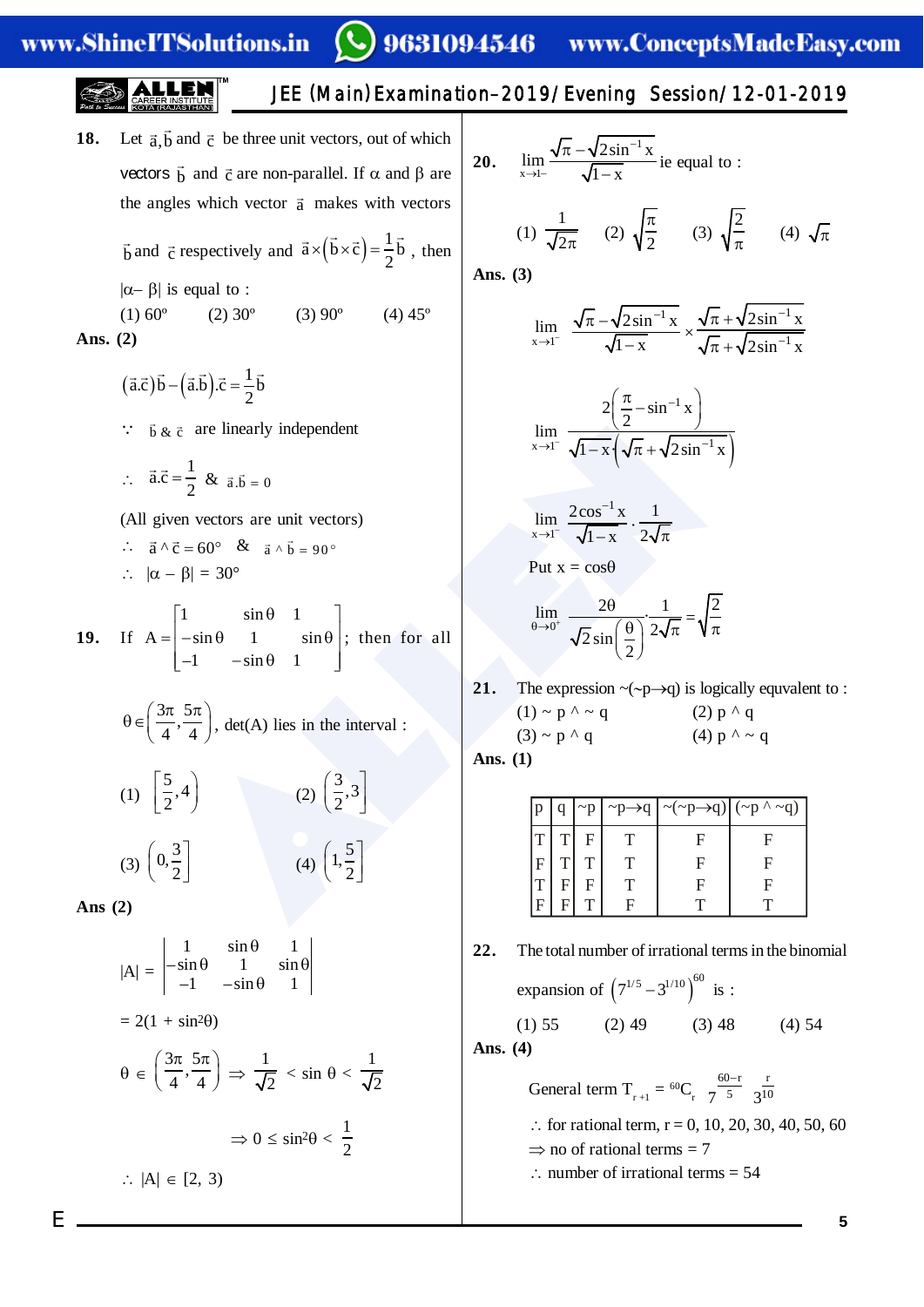# 9631094546 www.ConceptsMadeEasy.com

# JEE (Main ) Examination–2019/Evening Session/12-01-2019

- **23.** The mean and the variance of five observation are 4 and 5.20, respectively. If three of the observations are 3, 4 and 4; then then absolute value of the difference of the other two observations, is :
	- (1) 1 (2) 3 (3) 7 (4) 5

**Ans. (3)**

mean  $\bar{x} = 4$ ,  $\sigma^2 = 5.2$ ,  $n = 5$ ,.  $x_1 = 3$ ,  $x_2 = 4 = x_3$ 

 $\sum x_i = 20$  $x_4 + x_5 = 9$  .........(i)  $\frac{\sum x_i^2}{x}$  $(\overline{x})^2 = \sigma^2 \implies \sum x_i^2 = 106$  $x_4^2 + x_5^2 = 65$  .........(ii)

Using (i) and (ii)  $(x_4 - x_5)^2 = 49$ 

$$
|\mathbf{x}_4 - \mathbf{x}_5| = 7
$$

**24.** If the sum of the first 15 tems of the

series 
$$
\left(\frac{3}{4}\right)^3 + \left(1\frac{1}{2}\right)^3 + \left(2\frac{1}{4}\right)^3 + 3^3 + \left(3\frac{3}{4}\right)^3 + \dots
$$
 is

equal to 225 k, then k is equal to :

 $(1) 9$   $(2) 27$   $(3) 108$   $(4) 54$ **Ans. (2)**

$$
Ans. (2)
$$

$$
S = \left(\frac{3}{4}\right)^3 + \left(\frac{6}{4}\right)^3 + \left(\frac{9}{4}\right)^3 + \left(\frac{12}{4}\right)^3 + \dots \dots \dots 15 \text{ term}
$$

$$
= \frac{27}{64} \sum_{r=1}^{15} r^3
$$
  
=  $\frac{27}{64} \cdot \left[ \frac{15(15+1)}{2} \right]^2$   
= 225 K (Given in question)  
K = 27

**25.** Let S and S' be the foci of the ellipse and B be any one of the extremities of its minor axis. If  $\Delta$ S'BS is a right angled triangle with right angle at B and area  $(\Delta S'BS) = 8$  sq. units, then the length of a latus rectum of the ellipse is :

(1)  $2\sqrt{2}$  (2) 2 (3) 4 (4)  $4\sqrt{2}$ 

**Ans. (3)**

 $m_{SB}$  .  $m_{SB} = -1$ 



$$
b^2 = a^2 e^2 \ \ldots \ (i)
$$

$$
\frac{1}{2}S'B \cdot SB = 8
$$

 $S'B. SB = 16$  $a^2e^2 + b^2 = 16$  ..... (ii)  $b^2 = a^2 (1 - e^2) \dots$  (iii)

using (i),(ii), (iii)  $a = 4$ 

 $b = 2\sqrt{2}$  $e = \frac{1}{\sqrt{2}}$ 

$$
\therefore \ell \text{ (L.R)} = \frac{2b^2}{a} = 4 \quad \boxed{\text{Ans.3}}
$$

-  $(\overline{x})^2 = \sigma^2$   $\Rightarrow \sum x_i^2 = 106$ <br>
SB. SB = 16<br>
SB. SB = 16<br>
SB. SB = 16<br>
SB. SB = 16<br>
SB. SB = 16<br>
SB. SB = 16<br>
SB. SB = 16<br>
SB. SB = 16<br>
SB. SB = 16<br>
SB. SB = 16<br>
SB. SB = 16<br>
SB. SB = 16<br>
SB. SB = 16<br>
SB. SB = 16<br>
SB. **26.** In a class of 60 students, 40 opted for NCC, 30 opted for NSS and 20 opted for both NCC and NSS. If one of these students is selected at random, then the probability that the student selected has opted neither for NCC nor for NSS is :

(1) 
$$
\frac{2}{3}
$$
 (2)  $\frac{1}{6}$  (3)  $\frac{1}{3}$  (4)  $\frac{5}{6}$ 

**Ans. (2)**

$$
\begin{pmatrix} A & & & B \\ 20 & 20 & 10 \end{pmatrix}
$$

$$
A \rightarrow \text{opted NCC}
$$
  

$$
B \rightarrow \text{opted NSS}
$$

$$
\therefore P \text{ (nither A nor B)} = \frac{10}{60} = z \frac{1}{6}
$$

**6**